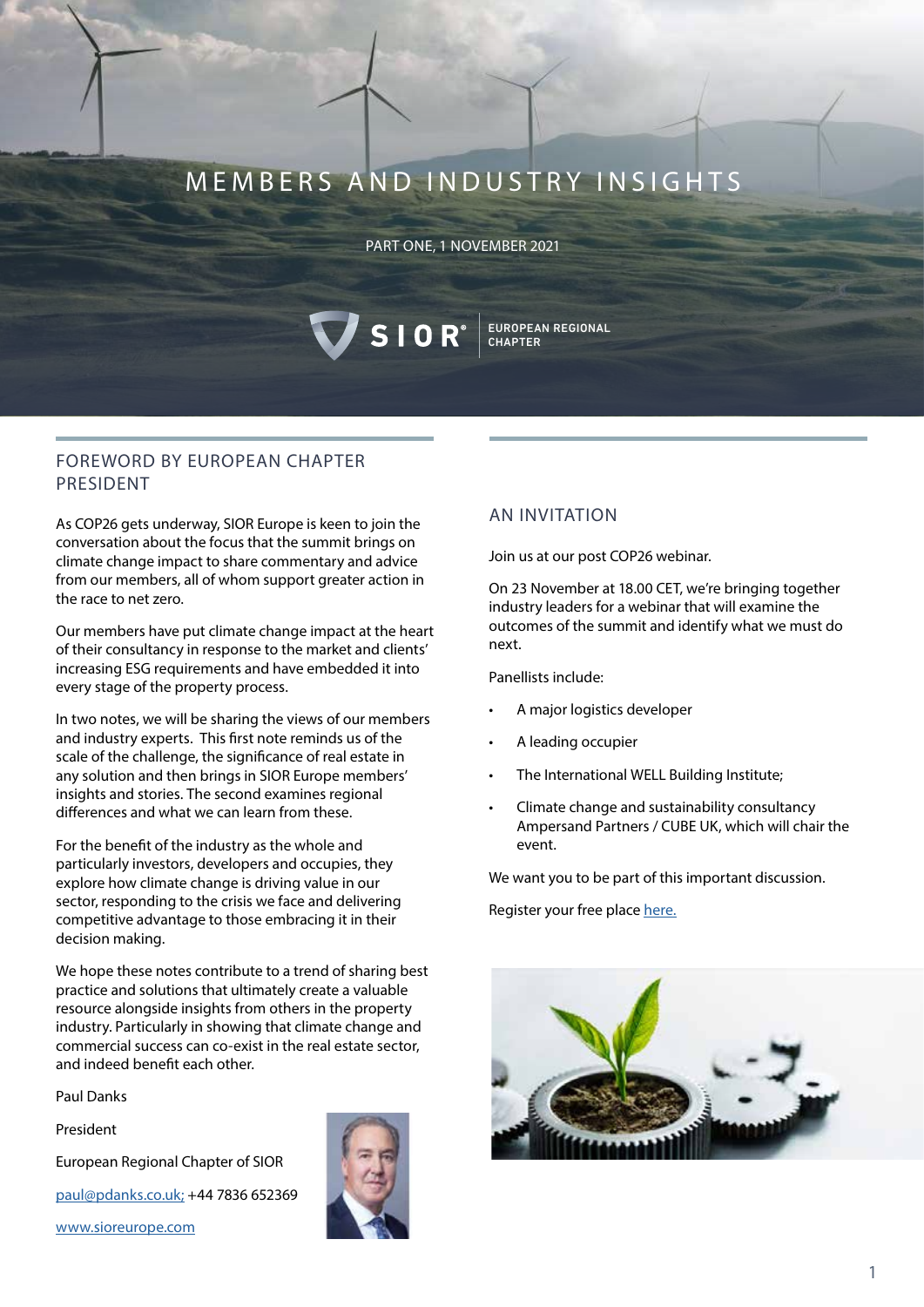## THE AIM

The challenge we face is significant, but there is hope. Global warming will hit 1.5C by 2040 according to the UN's Intergovernmental Panel on Climate Change (IPCC) report published in August 2021, but we can act now to prevent further warming by substantially reducing emissions in the 2020s.

There is a lot of guidance emerging for every sector of industry and real estate is no exception. A UN Environment Programme Finance Initiative report this year explored the effects on commercial real estate assets and their performance in the face of climate risk, particularly in locations where extreme weather events are likely to increase.

It showed that climate risk has a direct impact on demand, which means reduced rents, longer periods of vacancy and lower occupancy rates, issues which come hand-in-hand with higher maintenance, capital costs and insurance premiums. The result is reduced liquidity, saleability, equity and investment for real estate assets.



Source: UNEP FI Report " Climate Risk & Commercial Property Values, August 2021

"TODAY'S CLIMATE EMERGENCY HAS FAR-REACHING IMPLICATIONS FOR EVERY INDUSTRY AND NOT LEAST FOR REAL ESTATE, SINCE SUSTAINABLE BUILDINGS CAN MAKE SUCH A BIG DIFFERENCE TO GLOBAL EMISSIONS."

Mike Berners-Lee, Founder of [Small World Consulting](https://www.sw-consulting.co.uk/) and a leading expert in carbon metrics for organisations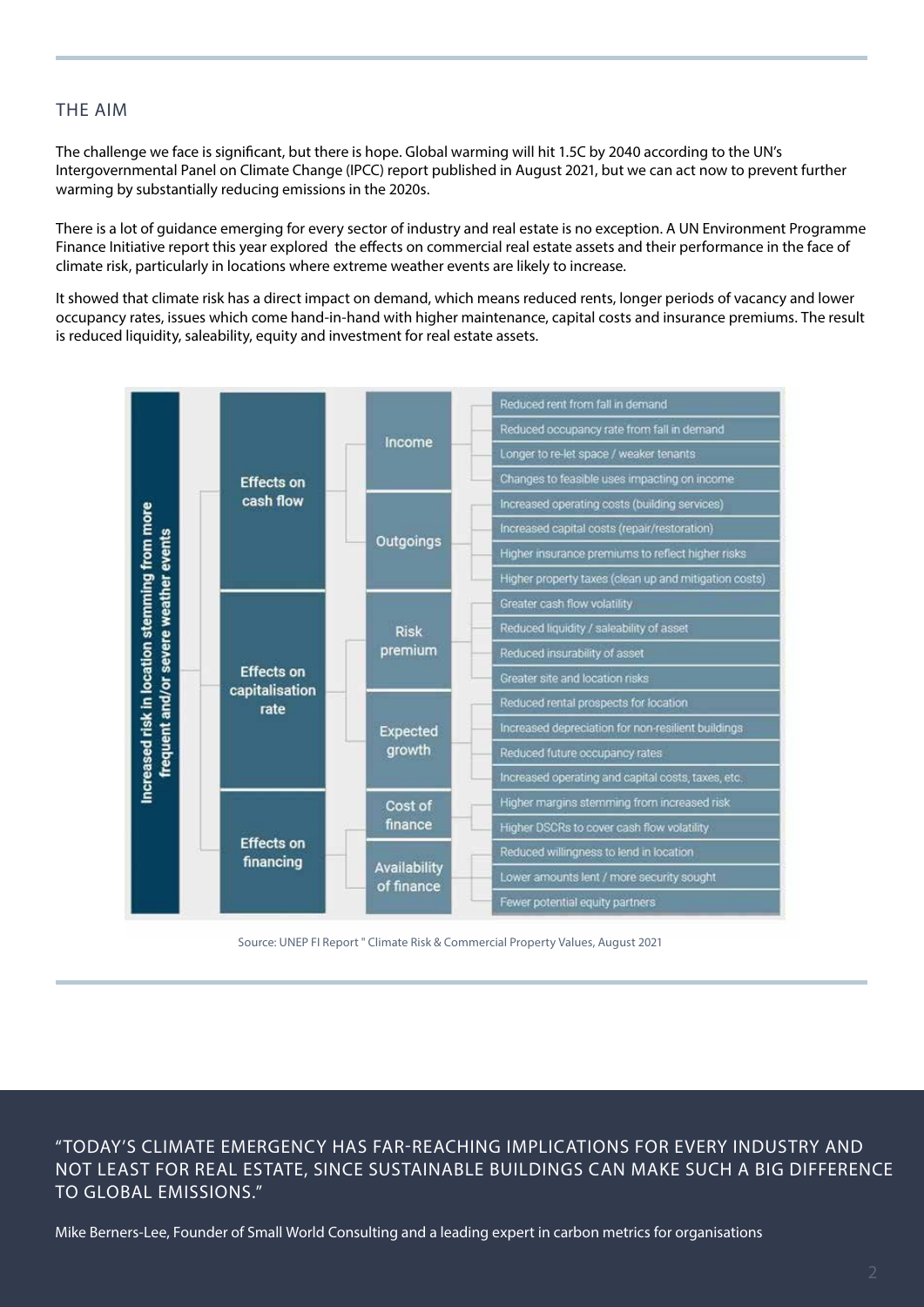# CHANGE IS HAPPENING

So, while the impacts are significant, change can happen. Plus, the industry can harness the benefit presented by changing attitudes.

In real estate, priorities are changing. ESG is now at the top of the agenda. Occupiers care about the buildings they occupy and so increasingly do their employees, who are challenging employers to be more responsible. The FT has reported that the chief executives of over 150 companies from Glencore to Rolls-Royce to Deutsche Bank are bringing "Net Zero emissions" into their narrative when talking about their business success and commitment.

Developers are responding and active investors are also driving this change. A year ago, there was still a perception that sustainable real estate investment was viewed as an emerging or fringe alternative investment choice mainly focused in Europe, but things have changed. The active investment funds are prioritising stocks and shares of firms that have strong ESG credentials. In 2021, there has been a sharp increase in investor and occupier appetite for office buildings considered 'green' or 'sustainable', with the largest rise in Europe.

There are also now further developed Sustainability guidelines of the European Association for Investors in Non-Listed Real Estate Vehicles ("INREV") to adhere to investors' needs and increased participation in the 2020 GRESB real estate assessment.

In the industrial sector, zero-carbon logistics is gathering pace, not least because companies need to seriously consider their supply chains in reducing emissions. Indeed, COP26 will be hosting a series of events at Mossend International Railfreight Park [\(MIRP\)](https://mirp.co.uk/) in Scotland as part of its programme. [Low Carbon Logistics w](https://lowcarbonlogistics.co.uk/)ill take place from 8-10 November, 'Raising the profile and awareness of the low carbon transition in the rail and road freight sectors', sharing innovation and showing how it's done.

These trends bring climate change to the very heart of asset or building selection and, as a result, the deal process.

## NEXT STEPS

What our industry does next matters. Real estate needs to be net zero in design, construction and operation and carbon positive wherever possible.

Embodied carbon is a particularly significant issue for new development, especially if they are made of concrete, which is made of cement. Kanchan Sharma, former Head of the Number 10 Policy Unit has asserted that, "if the cement industry were a country, it would be the third largest greenhouse gas emitter in the world, behind China and the US". The world is projected to build more than 2tn square feet of floor space over the next 40 years. This is the same as adding the entire New York City every month.

The potential of cradle-to-grave, sustainable assets in property portfolios needs to be championed, not just because we have a social responsibility but because they are higher value assets in every way.

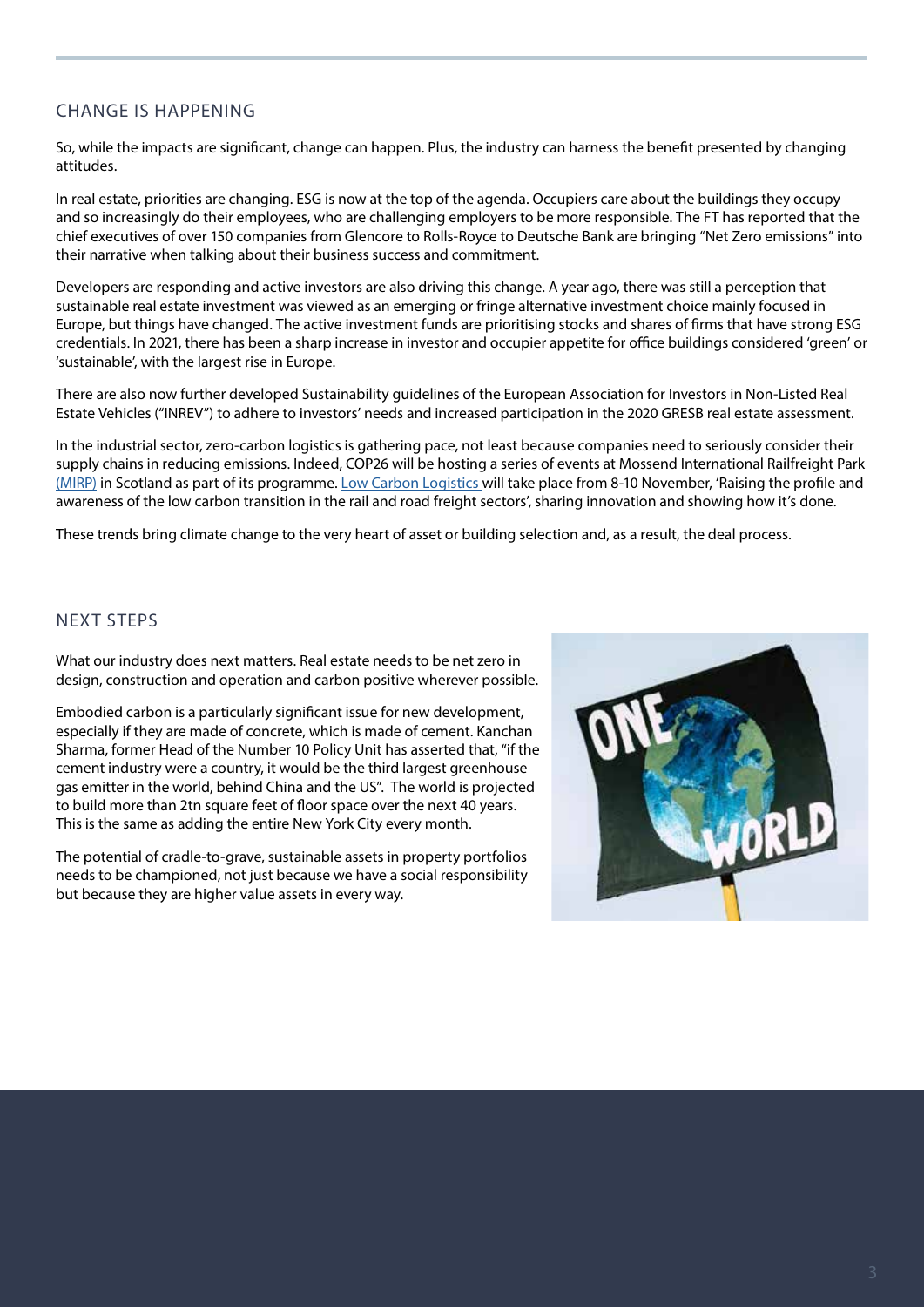## MEMBERS AND INDUSTRY INSIGHTS

#### [Tom Listowski, SIOR, Partner, Head of Industrial](https://www.cresa.com/)  [and Warehouse Development, Central and](https://www.cresa.com/)  [Eastern Europe at CRESA, Poland](https://www.cresa.com/)

Greenwash in logistics is a thing of the past. In both my everyday dealings and at events such as the recent CEE Warehouse & Logistics Conference, I see the market fully embracing its obligations around sustainability and the environment.

Developers and long-term holders of assets are investing to make their buildings more sustainable, particularly through technology and innovation in design, construction and operation. At the same time, investors are demanding more sustainable assets for their portfolios. Developer traders are responding accordingly as many are at the forefront of accessing new capital sources looking to invest into the logistics sector who have experiences in other geographies where sustainability is a major driver of their investment criteria.

While we can't ignore market context and the financial realities – the need for viability and profitability in business – a genuine commitment to fulfill obligations related to climate change impact now sits at the heart of the market. What we need now is much more positive communication among everyone involved in the process, from the banks, investors and developers to the contractors and brokers, to the tenants. This needs to go both ways, establish common goals and lead to more collaboration. The outcomes of such collaborative relationships need to then be proactively promoted and shared so others can follow suit.

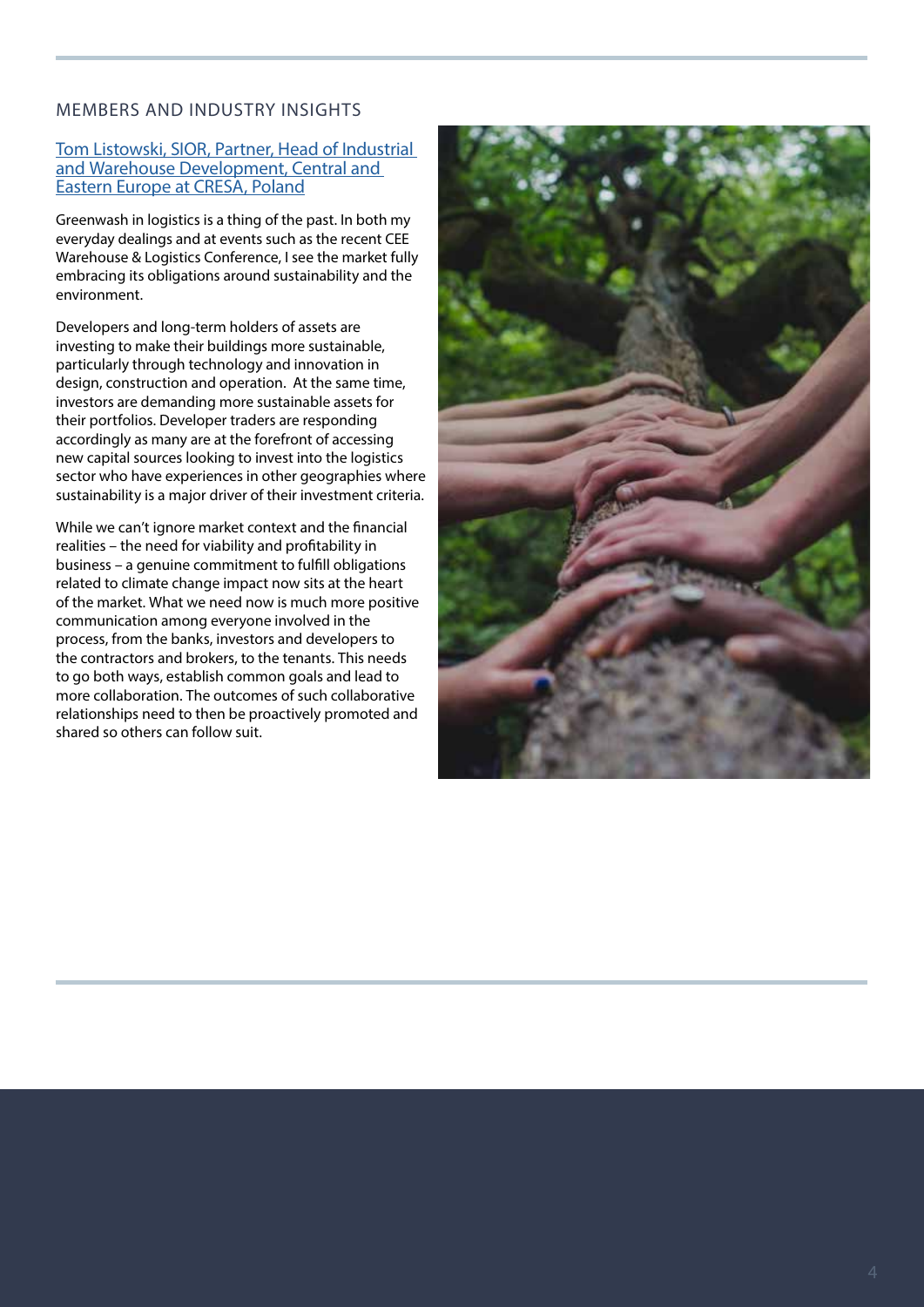# [Michael O'Hara, Business Development Director, TSL, UK](https://tslprojects.com/)

TSL is delivering complex, best in class, new-build industrial projects for many leading international clients across the UK, Europe and the US.

We are genuinely passionate about doing the right thing and, as such, we are very much engaged and committed to the significantly increased priority and focus around all things ESG. We have developed and implemented proactive strategies to ensure that we are leading the way in all aspects, including a comprehensive programme of sustainability initiatives that are delivering some exciting and extremely valuable results.

Bespoke and optimised concrete mixes from our own on-site batching plants have delivered substantial reductions in cement content and therefore significantly reduced levels of embedded carbon. On a recently completed project, these bespoke concrete mixes achieved an embodied carbon saving of approximately 1820 Tonnes CO2e as a specific element, with a total reduction for the project of 10,500 Tonnes CO2e together with other aspects of innovation and optimised design, including earthworks solutions, foundation design and alternative wall and roof cladding options. This combined saving represented a total reduction in carbon for the project of 27.3% compared to the baseline specification. We are making great progress with genuine benefits and value for our clients and our dedicated R&D team are confident of delivering further initiatives and savings going forward.

# [Natali Cooper, Managing Director, GLP, Head of Portfolio & Asset Management & ESG – Europe](https://www.glp.com/global/)

GLP is a leading global developer, investor and manager of logistics real estate so it is crucial for us to adopt a 360-degree perspective on ESG.

We have a strong history of developing logistics projects which are transformative through the sustainability measures that we factor in at a very early stage of the investment cycle. This is an approach that we maintain and promote throughout our investment and asset management processes.

As a developer, we are focused on reducing the embodied carbon emissions with a suitable design solution and adequate choice of materials and technologies that improve operational efficiencies. We look at items beyond sustainability by addressing impact on social value. In order to better understand the social value generated from a development scheme, we collect data throughout the development process to measure the social value generated by providing skills and employment, promoting local businesses, creating stronger communities and protecting the environment. Our measurement framework has been built using the fundamentals of the Real Estate Social Value Measurement Methodology called the RE TOMs 2.0 (Real Estate Themes, Outcomes and Measures).

As a long term investor, it is important to understand how sustainability factors may affect the prospects of the investments that we make on behalf of our clients. We have introduced ESG Due Diligence into our investment process to ensure that ESG criteria are always considered and addressed throughout the decision making process to lower the risks and enhance returns. Following the investment phase we constantly monitor the performance of the assets to then implement asset management initiatives to future proof our portfolio.

Lastly, as a manager we believe that we achieve the best results when working in full transparency and partnership with our customers. We forge long-term and ethical relationships with our customers, consultants, partners, suppliers and contractors to ensure that all parties are integrated with our ESG values.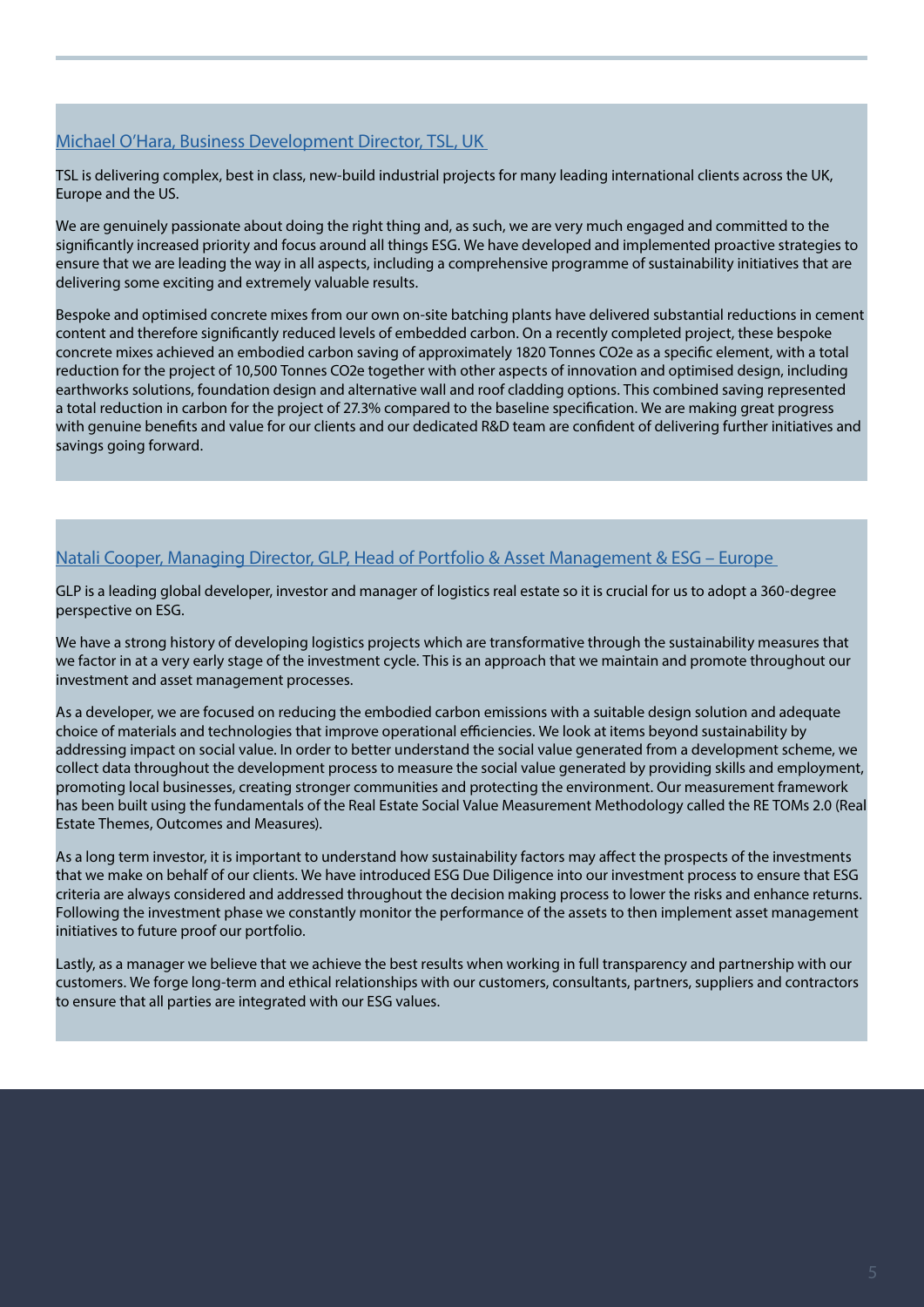## [Fabian Mühlen, Partner, DLA Piper, Germany](https://www.dlapiper.com/en/uk/)

This week, the eyes of the world are on Glasgow for the 26th annual United Nations Climate Change Conference. Environmental, social and governance (ESG) issues have become real challenges for all individuals, businesses and markets, and the real estate sector is no exception.

At DLA Piper we see this in the real estate transactions we advise on, and it's clear this isn't a temporary or local development but a global trend that's here to stay. ESG plays an increasing role in real estate due diligence, sale and purchase agreements (SPAs) and leases.

In the scope of real estate ESG due diligence, we assess compliance with national and international ESG standards and statutes. Real estate contributes over one-third of global CO2 emissions, so a key part of ESG due diligence is reviewing CO2 emissions, energy consumption, building materials, and waste and water usage. For transactions involving operational real estate assets like hotels, hospitals, nurseries and kindergartens or retirement homes, we also need to analyse social aspects such as compliance with labour law standards, diversity, health and safety, and human rights. In these transactions the governance dimension also plays a key role; anticorruption and anti-bribery, transparency of the decisionmaking process and corporate codes of conduct need to be scrutinized.

More clients are also asking us to include ESG-related provisions in SPAs and lease agreements. In SPAs, appropriate anti-corruption, sanctions, anti-money laundering and Know Customer standards and warranties now occupy a more prominent position. In leases – particularly green lease agreements – environmental clauses complement the compliance language we often see in SPAs. These clauses typically set out a common understanding of sustainability, securing an exchange of information, promoting awareness of sustainability issues among tenants and their employees, and promoting communication between landlords and tenants with the involvement of the property or facility management company.



Non-compliance with ESG criteria poses financial and reputational risks. ESG provisions not only help those involved to agree on common sustainability goals, but can also help reduce costs. ESG should not be seen as a box-ticking exercise, but rather as a driver for growth and innovation.

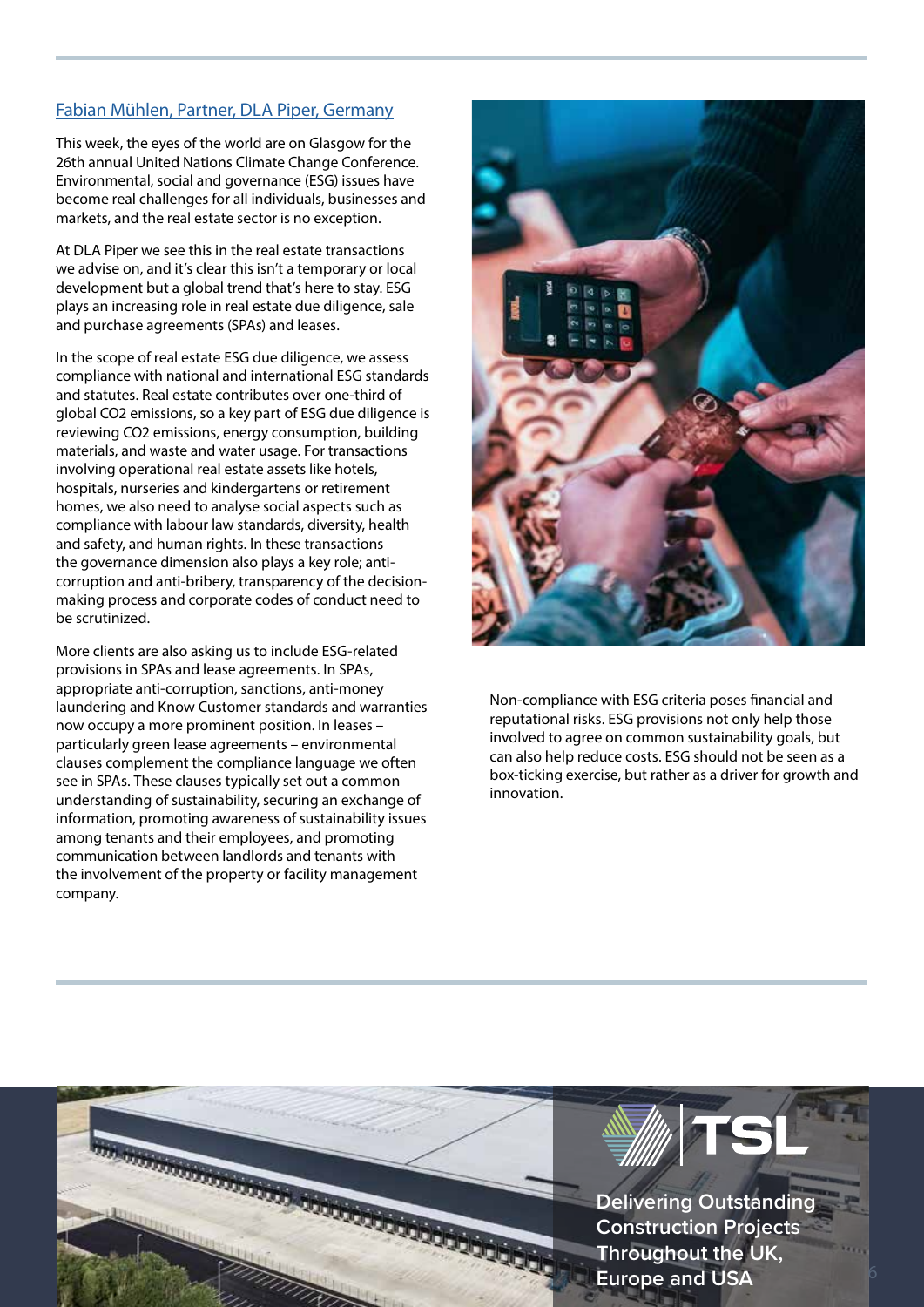# [James Mulhall, SIOR, Managing Director, Murphy Mulhall, Dublin](https://www.murphymulhall.ie/)

The article stating that if concrete were a country, it would be the 3rd largest emitter of greenhouse gasses on Earth, behind only China and United States, stunned me. In the context of how we have traditionally designed and built offices using concrete frames, floors, cores and basement foundations, our industry has contributed greatly to the problem. High-rise offices have left a damaging carbon footprint.

Looking to the future and acknowledging the need to change, architects and developers alike are embracing new building standards and certifications. LEED Certification & WELL Building Standard are more commonplace in our markets as new office developments seek a new breed of Environmental & Social Governance (ESG) aware occupiers. These occupiers are keen to ensure that the building they are going to occupy for the next 5/10/15 years, has or will not make a negative impact on the environment. In addition, during their occupancy, they expect the building to perform in an environmentally friendly way. They want to do right by the planet and by their people. By investing in initiatives such as those put forward by the World Green Building Council (WGBC), developers and occupiers of offices can build a business case for health and wellbeing in green buildings into the future.

# [CREW UK](https://crewuk.org/about)

CREW UK recently hosted a global panel of top real estate professionals discussing how the industry can help tackle the key goals of COP26 through clean construction, policy change and initiatives within our communities.

Siobhan Godley, Real Estate Tax Partner, Deloitte and CREW UK Board Chair moderated the panel and said, "There is a call to action, and it is one for significant change".

 The panel, including Philip Parnell, Deloitte, Jennifer Taranto, STO Building Group and Chirag Rao, Howard Kennedy, agreed that to accelerate adoption of ESG-aligned investment, bringing people together early-on in the development process and embedding collaboration and transparency is a key criteria for success.

Placemaking, green financing and government legislation will all play a critical role in how the real estate industry participates.

#### [Valdis Ligers LLB, SIOR, BREEAM Assessor, Cert. Passive House Con. CEO, Director at NEXTRE Global Group,](http://nextreglobal.com/)  [Senior Sustainable Building Advisor at Baltic Sustainable Building Advisors, Ltd.](http://nextreglobal.com/)

Energy price rises clearly showed that energy efficiency is an unavoidable trend for every aspect of built environment, COVID showed how important effective ventilation and air exchange and filtering is in offices and homes. This list can be expanded and widened - it is almost limitless.

We at NEXTRE Group have taken real action by establishing a dedicated building sustainability focused arm - Baltic Sustainable Building Advisors - advising our clients both in ESG investment, BREEAM, LEED and other sustainability related matters and certification aspects. And our client list is rapidly growing, a clear sign that both institutional/corporate and private CRE business and investors cares about a greener future as well as enhancing the wellbeing of their customers. They are committed to the long term aim of becoming a carbon neutral industry.